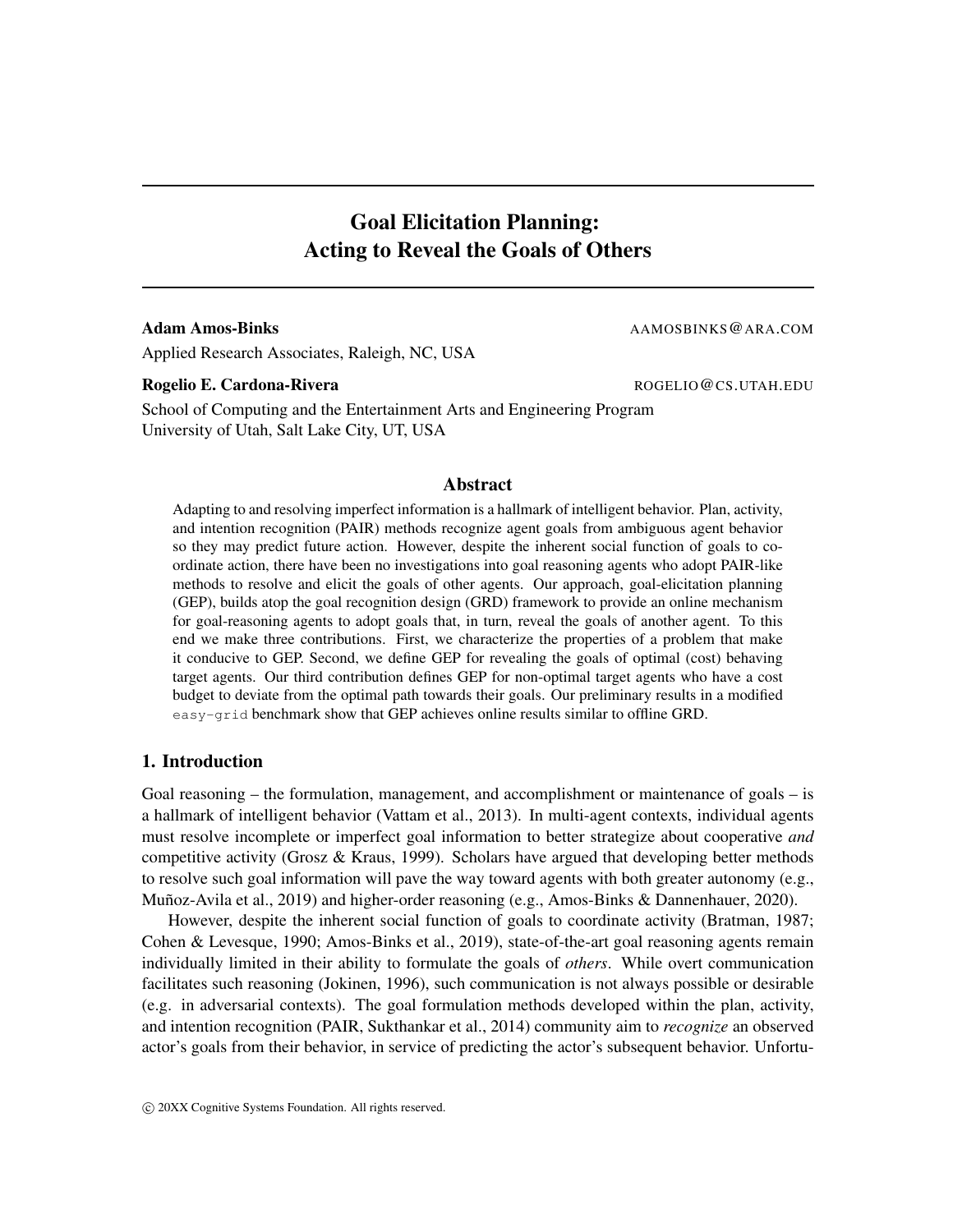nately, these methods predominantly assume *disembodied recognition*: the observer is never part of the task environment they are observing. As a consequence, the observer can never actively elicit (and must therefore passively recognize) the actor's goal. In other words, goal reasoning agents interested in formulating the goals of *others* cannot yet leverage *acting* within task environments to improve their predictions about what others' goals are. In this paper, we present one way to do precisely that.

Our approach, which we term goal-elicitation planning (GEP), is an *online* goal formulation mechanism that enables a goal-reasoning agent to adopt a goal that will in-turn reveal the goal of another agent. A GEP agent – the **elicitor** – must find a sequence of actions that coerces an actor – the target – to act in a way that reveals its goal as early as possible.

Contributions Our contribution is three-fold. First, we formalize the Goal Elicitation Planning problem, including the necessary conditions of a PAIR task that make it amenable to GEP; we refer to such tasks as goal elicitation *plannable* or *GEPable*. Second, we define the GEP reasoning process for (cost-)optimal agents. Third, we define GEP for bounded non-optimal agents. We present preliminary evaluation results for all goal elicitation methods on the easy-grid domain drawn from the PAIR benchmarking literature; the easy-grid problem was modified slightly to make it GEPable. Our results indicate that for both optimal and bounded non-optimal agents, the (online) GEP process provides the capability for a goal reasoning agent to generate and execute plans that elicit the target actor's goals as effectively as its (offline) counterpart GRD.

## 2. Background

Goal Elicitation Planning depends on several goal-reasoning models. In this section we review each, deferring a more-thorough discussion of related work until we can refer to it more-precisely.

#### 2.1 Classical Planning

Our work is based on classical planning, a problem-solving model wherein agent actions are fully observable and deterministic. We use the STRIPS representation (Fikes & Nilsson, 1971); a STRIPS planning problem is a tuple  $P = \langle \mathcal{L}, I, A, G, \gamma, f_{\text{cost}} \rangle$  where  $\mathcal{L}$  is the set of literals,  $I \subseteq \mathcal{L}$  is an initial state,  $G \subseteq \mathcal{L}$  is a set of goal conditions, and A is a set of actions. Each action is a triple  $a = \langle PRE(a), ADD(a), DEL(a)\rangle$ , that represents the precondition, add, and delete lists respectively, all subsets of  $\mathcal L$ . A state is a set of conjuncted literals, and an action a is applicable in a state s if PRE(a)  $\subseteq$  s. Applying said applicable action in the state results in a new state s' as specified by  $\gamma$ , a state-transition function over the set of potential states  $S; \gamma \colon S \times A \to 2^S$ . The set S is implicitly defined as the powerset of the set of literals  $2^{\mathcal{L}}$ . For classical planning, given a state s and applicable action a, the resulting new state s' is given by  $\gamma(s, a) = (s \setminus \text{DEL}(a)) \cup \text{ADD}(a)$ . Applying the applicable action incurs a cost determined by the function  $f_{\text{cost}}: A \to \mathbb{R}^{>0}$ ; unless otherwise indicated, we use  $f_{\text{cost}} = 1$ . The solution to a planning problem P is a plan  $\pi = [a_1, ..., a_m]$ , a sequence of actions  $a_i \in A$  that transforms the problem's initial state I to a state  $s_m$  that satisfies the goal; *i.e.*  $G \subseteq s_m$ . The cost  $c(\pi)$  of a plan  $\pi$  is  $\sum_{a_i \in \pi} f_{cost}(a_i)$ . The execution trace  $trace(\pi, I) = [I, a_1, s_1, ..., a_m, s_m]$  of plan  $\pi$  from initial state I is an alternating sequence of states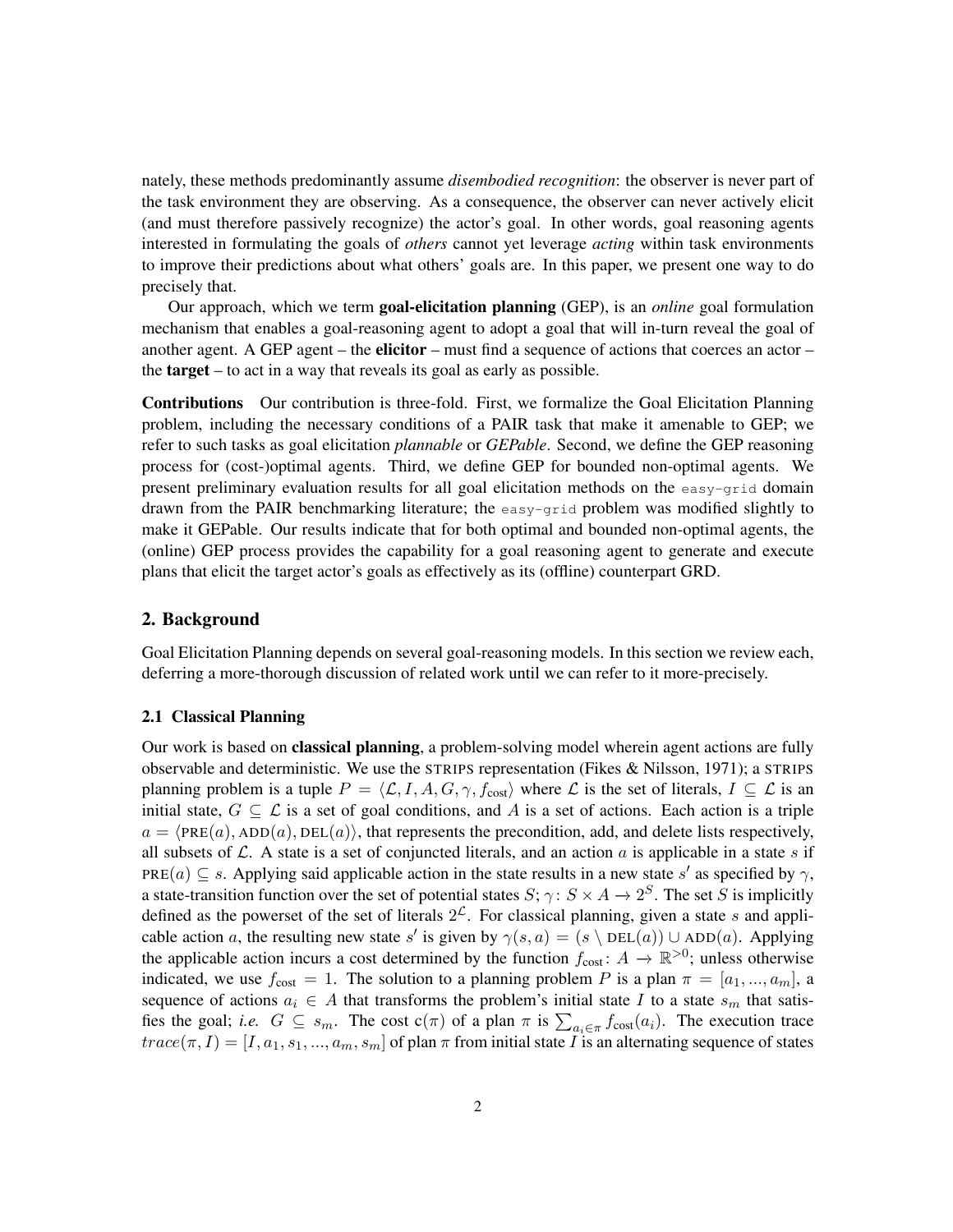



(a) Classical planning: an Actor searches for the *costoptimal* plan to achieve g1. In other words, they find the shortest plan – visualized by the red highlighted path – to achieve their goal from a given state.



(b) Goal recognition: an external observer must predict which of the assumed goals g1 *or* g2 the Actor is pursuing, given an unfolding plan. Above, the illustrated plan is the *most ambiguous* possible one.



(c) Goal recognition design: modifying the environment *offline* to minimize worst-case distinctiveness. By removing action (move Actor C1 C2) – visualized via a barrier – a designer forces an Actor to reveal their goal.

(d) Goal elicitation planning: an *online* variant of GRD. By planning to clobber precondition  $(i sFree C4)$  of action (move Actor C3 C4), the now-embodied observer (*i.e.* the elicitor) in  $E4$  will thwart the plan in (b).

Figure 1: Goal reasoning methods within the easy-grid task environment, comprised of: a twodimensional matrix of locations (A1, ..., E6), adjacency relations between these locations (e.g. (adj A1 A2)), and an occupancy attribute over these locations (e.g.  $(i sFree \text{C1})$ ). Our work introduces goal elicitation planning, an *online* variant of goal recognition design, in which an elicitor agent – an *embodied* goal recognition observer – finds a plan that minimizes the *wcd* by clobbering the target agent's (i.e. goal recognition actor's) most ambiguous plan at the earliest possible opportunity.

and actions, starting with I, such that  $s_i$  results from applying  $a_i$  to state  $s_{i-1}$ . A solution to a planning problem is found via a search procedure, which must ensure that every action in the plan has its preconditions satisfied (Bonet & Geffner, 2001). Unless specified otherwise, we assume our search aims to find the optimal (*i.e.* lowest cost) plan, which for classical planning is tantamount to the shortest-length plan when action costs are uniform.

```
1 (:action move :parameters (?a - agent ?from - loc ?to - loc)
2 :precondition (and (at ?a ?from) (adj ?from ?to) (isFree ?to)) <br>3 :effect (and (not (at ?a ?from)) (not (isFree ?to))
                              (not (at ?a ?from)) (not
                              (at  ?a ?to) (isFree ?from)))
```
Listing 1: A move operator for an agent in the Planning Domain Definition Language (McDermott et al., 1998), requiring the target  $l$  ocation  $i$  s Free (unoccupied) and adjacent.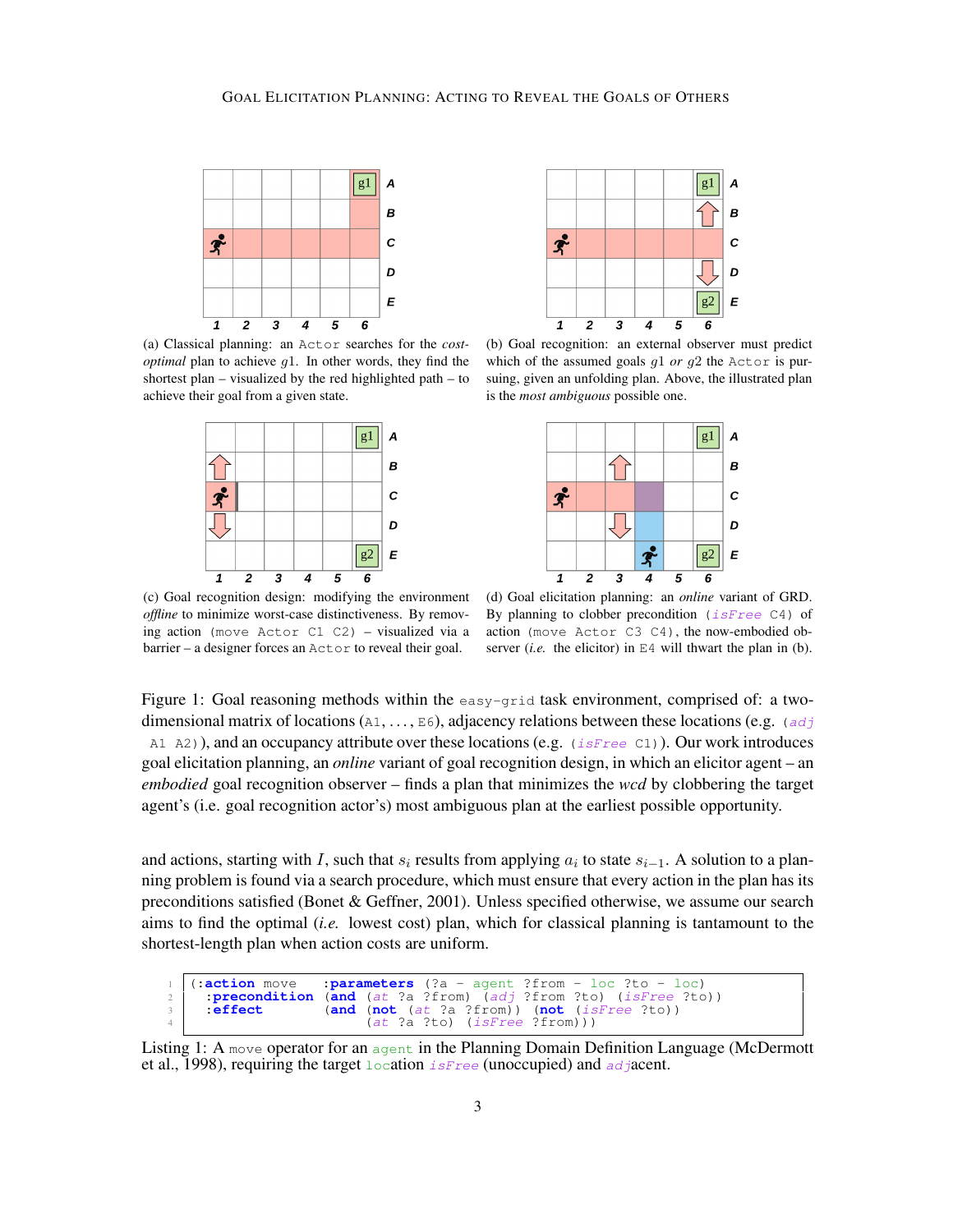Classical planning problems are typically codified in the Planning Domain Definition Language (PDDL, McDermott et al., 1998). Listing 1 illustrates a move operator, a template for a movement action with parameters, (logical) preconditions, and effects (which combine the add and delete lists for an action). All possible instances of move – e.g. (move Actor C1 C2), (move Actor  $C2 C3$ , etc.– define the set A and are usable to solve a planning problem in the example easy-grid task environment illustrated in Figure 1; Figure 1a illustrates an example plan, which will accomplish an Actor's goal  $g1 = (at$  Actor A6) from their initial state of being (at Actor C1).

#### 2.2 Goal Recognition

Goal recognition is the task of identifying which goal (from a set of assumed possible ones) explain an observed **actor**'s behavior from some initial state of a given task environment (Sukthankar et al., 2014); it is considered a sub-problem of plan recognition (Pattison & Long, 2011). A common assumption of goal recognition is that the observer only looks at the actor's (unfolding) plan. An example goal recognition task within the easy-grid domain is illustrated in Figure 1b. Our formulation follows that by Ramírez & Geffner (2009), which casts the recognition task as a specialpurpose classical planning one: goal recognition is tantamount to computing the plan that accounts for the input observation sequence at no extra cost to the actor's optimal plan to an assumed goal from their initial state (Masters & Sardina, 2019).

Thus, a goal recognition problem is a tuple  $R = \langle \mathcal{L}, I, A, \mathcal{G}, \gamma, f_{\text{cost}}, \text{obs} \rangle$ , where  $\mathcal{L}, I, A$ ,  $\gamma$ , and  $f_{\text{cost}}$  are as before, G is a *set* of goals the actor is *assumed* to care to achieve satisfying  $\forall G_i \in \mathcal{G}, G_i \subseteq \mathcal{L}$ , and obs is the actor's *observed* plan (that is unfolding) satisfying  $\forall a_i \in \text{obs}, a_i \in$ A. The solution to this kind of goal recognition problem  $R$  is the (so-called) optimal goal set  $\mathcal{G}^*$  satisfying  $\forall G_i \in \mathcal{G}^*$ : (a)  $G_i \in \mathcal{G}$ , (b) there is an optimal plan  $\pi_i^*$ , s.t. the final state  $s_f \in$  $trace(\pi_i^*, I)$  satisfies  $G_i$ ; *i.e.*  $G_i \subseteq s_f$ , and (c) the plan  $\pi_i^*$  **observationally satisfies** obs. A plan  $\pi = [a_1, ..., a_i, ..., a_m]$  observationally satisfies an action sequence obs  $=[o_1, ..., o_j, ..., o_n]$ , if there exists a strictly monotonic function F that maps the observation indices  $j = 0, ..., n$  into action indices  $i = 0, ..., m$ , such that  $a_{i=F(j)} = o_j$ ; monotonicity guarantees  $\pi$  will contain the actions in obs *in the order they were observed*. Informally, a goal is deemed recognized if we can find a plan that can account for the observations at a cost equal to the cost of the optimal plan for the given goal. Formally, a solution to R is found via a **compilation-planning** procedure (Ramírez & Geffner, 2009), which we do not detail here.

The smaller the size of the optimal goal set  $|\mathcal{G}^*|$ , the better the solution is (i.e. the greater the solution's recall is). A key factor that contributes to the difficulty of a particular goal recognition problem  $-$  i.e. the difficulty in minimizing  $\mathcal{G}^*$   $-$  is *ambiguous behavior*: activity that plausibly contributes to the actor's pursuit of more than one goal. For example, in Figure 1b, the illustrated actor is pursuing the *most ambiguous plan*: it is not until the actor is at location C6 that the actor *must* act in a way that betrays its intended goal; i.e. that collapses the size of  $\mathcal{G}^*$  from 2 to 1. This is because the optimal plans toward achieving g1 and g2 individually share the prefix  $\pi_{\text{most-ambiguous}} = [$ move Actor C1 C2), (move Actor C2 C3), (move Actor C3 C4), (move Actor C4 C5), (move Actor C5 C6)]. In this case, the task environment's **worst-case distinctiveness** (Keren et al., 2019) is 5; i.e. the length of the *longest* non-distinctive (most ambiguous) plan is 5.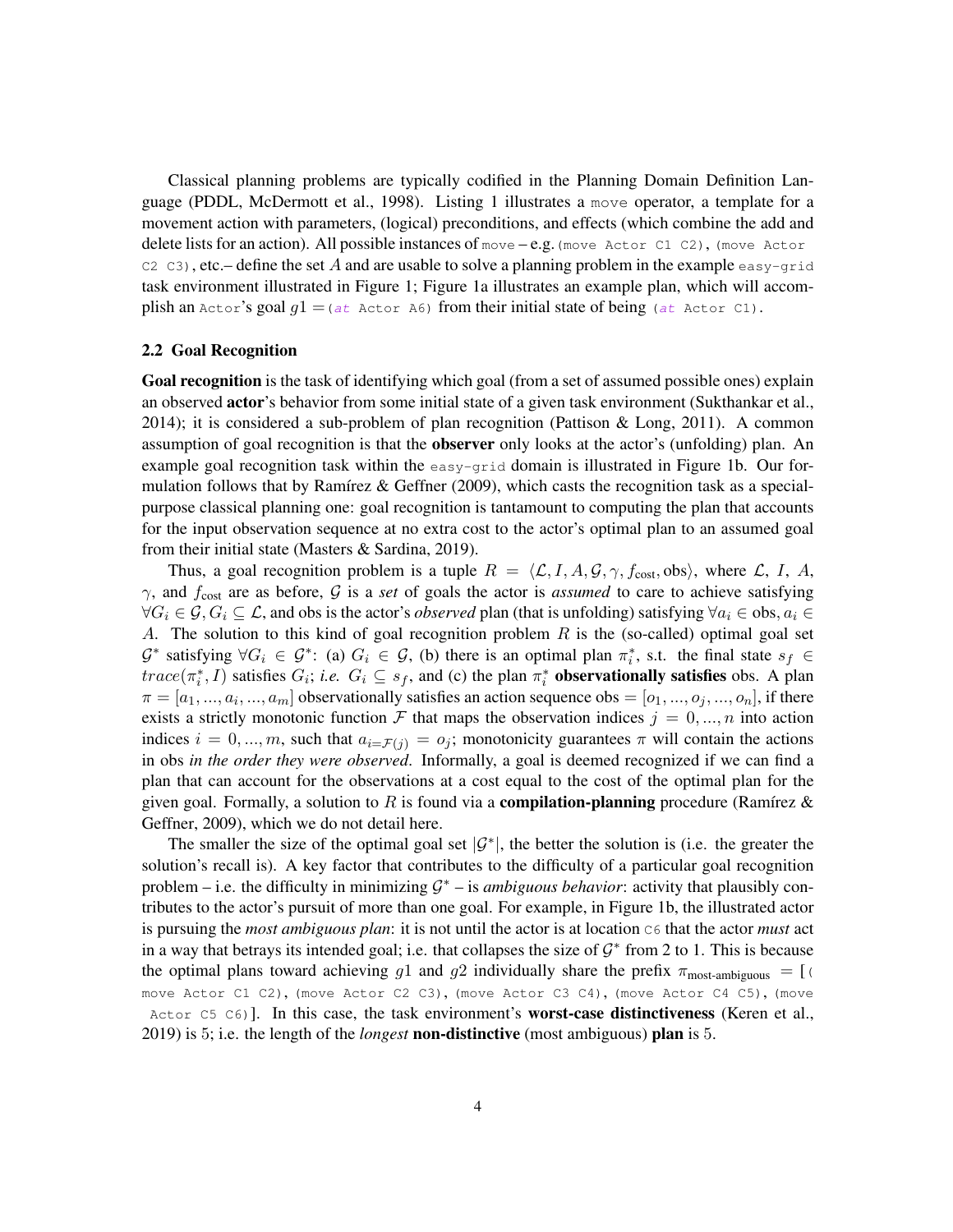#### 2.3 Goal Recognition Design

Goal recognition design (GRD) is precisely the problem of minimizing a goal recognition problem's worst-case distinctiveness (wcd) via modifications to the problem's **domain model**, defined with respect to a problem R as the tuple  $R_M = \langle \mathcal{L}, I, A, \mathcal{G}, \gamma, f_{\text{cost}} \rangle$ . Importantly, in the formulation of the goal recognition design problem, the modifications to the model are done *offline*. That is, a goal recognition domain model  $R_M$  is systematically modified to a new model  $R'_M$ , with minimum possible wcd (which is subsequently used to solve goal recognition problems).

Conceptually, the transformation seeks to minimize the longest possible non-distinctive plan, itself defined formally with respect to the domain model. A plan π is non-distinctive if it is a *prefix* to at least 2 plans, each one to a *distinct* goal in  $\mathcal{G} \in R_M$ . Formally, (similar to the definition of the optimal goal set  $\mathcal{G}^*$ ) let  $\Pi^*(G_i)$  be the set of optimal plans for goal  $G_i \in \mathcal{G} \in R_M$ . Then, a plan  $\pi$ is non-distinctive in  $R_M$  iff: (a)  $\exists G_i, G_j \in \mathcal{G}$ :  $G_i \neq G_j$  (there are two distinct assumed goals), and (b)  $\exists \pi_i \in \Pi^*(G_i)$ ,  $\pi_j \in \Pi^*(G_j)$ :  $\pi$  is a prefix of  $\pi_i$  and  $\pi_j$  (there is an optimal plan to each distinct goal and  $\pi$  is a prefix to both of them).

Of course, there may be multiple non-distinctive plans for a given goal recognition domain model. The non-distinctive plan we care about in GRD is the one that gives us the  $wcd$ : the longest (greatest cost) non-distinctive plan. If we let  $\Pi_{nd}$  denote the set of all non-distinctive plans, then,

$$
wcd(R_M) = \max_{\pi \in \Pi_{\text{nd}}} f_{\text{cost}}(\pi)
$$
\n(1)

A GRD problem is defined by specifying an *initial* goal recognition model  $R_M^0$  whose wcd should be minimized and a (so-called) **design model**: an encoding of the legal modifications to a given recognition problem  $R_i$  that result in a new problem  $R_j$ . The modifications *should* reduce the wcd of the input model. In other words, ideally, for all modifications that transform a model  $R_{\rm M}^{i}$ into a new model  $R_M^j$ ,  $wcd(R_M^j)$  <  $wcd(R_M^i)$ . While Keren et al. (2019) propose four types of modifications, here we focus on one type – *action-removal* – deferring others to future work. Action-removal transformations center on modifying the set  $A \in R_M$  to a set  $A' \subset A$ .

**Definition 1 (Action-Removal Transformation)** A tuple  $\alpha = \langle R_M, a, R'_M, \Delta_{wcd} \rangle$ , where  $R_M$  is a goal recognition model, a is the action to remove from  $A \in R_M$ ,  $R'_M$  is the goal recognition problem that results by removing a from  $R_M$ , and  $\Delta_{wcd}$  is the change in wcd that results by transforming  $R_{\rm M}$  into  $R'_{\rm M}$ . An action-removal transformation  $\alpha$  is *proper* iff  $\Delta_{wcd} > 0$ .

We define a classical GRD problem as a GRD problem whose design model *only* contains actionremoval transformations, per the initial formulation of GRD (Keren et al., 2014).

**Definition 2 (Classical GRD Problem)** A tuple  $D = \langle R_M^0, \mathcal{D} \rangle$ .  $R_M^0$  is the initial goal recognition domain model whose wcd should be minimized. D is a design model; *i.e.* a set of action-removal transformations as in Definition 1.

In practice, a classical GRD problem is not stated and solved explicitly. Instead, it is (also) solved via a compilation-planning procedure (Keren et al., 2019), which we do not detail here. The procedure effectively calculates the value  $\Delta_{wcd}$  for all the actions in the domain, which is a key feature we rely on for goal elicitation planning: the technique we introduce next.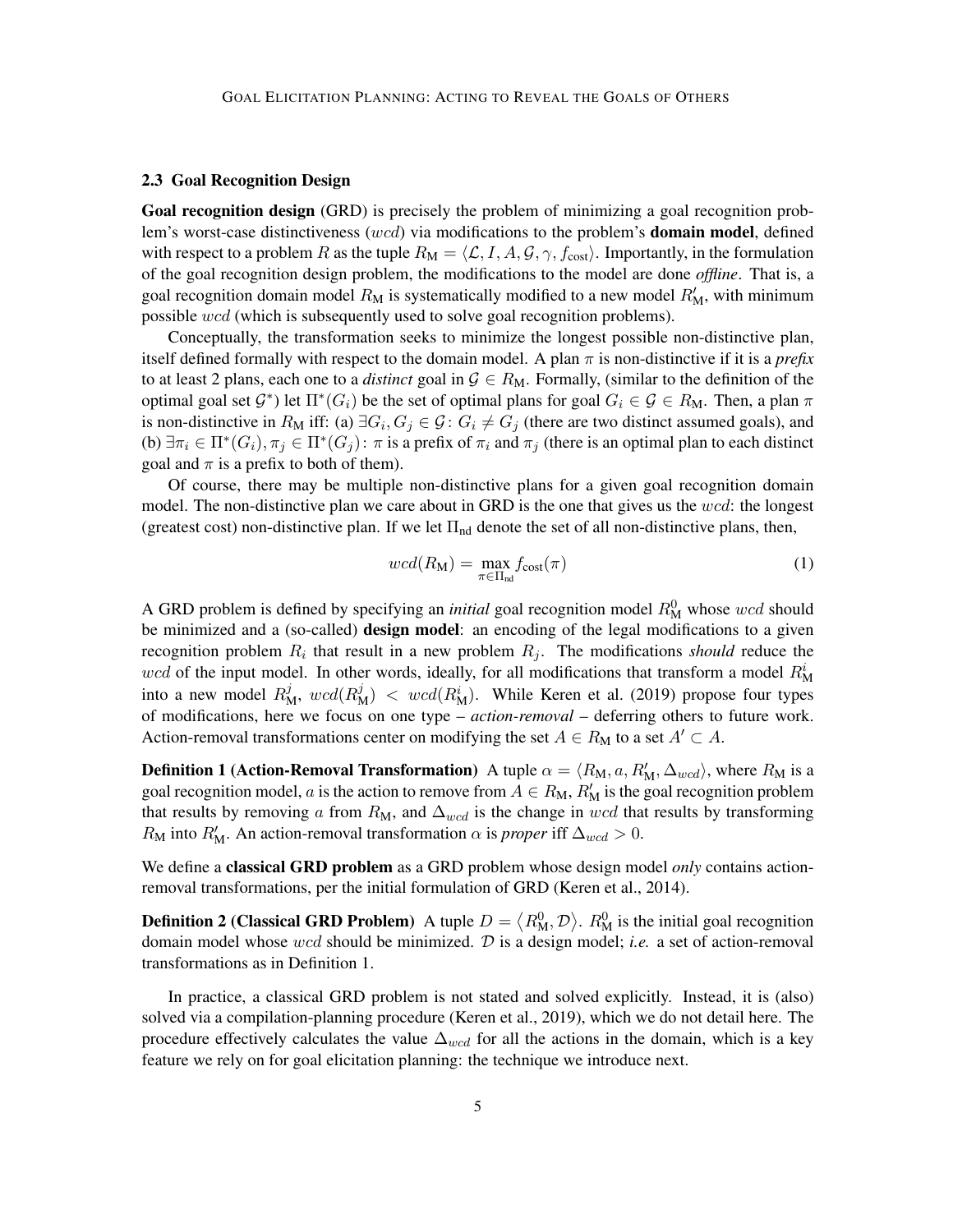#### 3. Goal Elicitation Planning: Eliciting Actor Goals via Embodied Observer Activity

Whereas goal recognition design asks "what domain model modifications must we introduce to minimize the  $wcd$ ?", goal elicitation planning asks "what must an elicitor (née observer) agent do within the domain model to minimize the wcd?" Simply put, GEP is the *online* analogue of GRD.

We are motivated by goal reasoning within real-world contexts: while it is possible to design task environments that coerce actors to act in ways that reveal their intent (the motivation behind GRD), often the design of task environments is fixed *a priori*. For example, if we were attempting to predict the goals of a driver (or autonomous vehicle) who is navigating on the United States Interstate highway system, it is unreasonable to assume we will always be able to modify the highway circuit to elicit the goals of drivers. It is more reasonable to assume that we will be able to orchestrate the activity of other agents (e.g. law enforcement officers) to achieve states within the dynamics of the task environment that accomplish the same thing (e.g. setting up road-blocks).

Goal elicitation planning is conceptually simple and builds on planning, goal recognition, and (classical) goal recognition design formalisms: given a set of assumed target goals, minimize the task environment's wcd, by planning to achieve a state of the world that *effectively* performs an action-removal transformation. This is illustrated in Figure 1d: the elicitor in  $E_4$  has planned to occupy  $C_4$  (highlighted in blue), which will **clobber** (Boutilier & Brafman, 2001) the precondition (isFree C4) that is needed in order to execute the action (move Actor C3 C4) in the target's most ambiguous plan  $\pi_{\text{most-ambiguous}}$  (illustrated in Figure 1b). This potentially reduces the wcd of the goal recognition problem from 5 to 2; in the scenario where the elicitor occupies  $C_4$ , the target must abandon  $\pi_{\text{most-ambiguous}}$  and from C3 move to B3 or D3, revealing their intended goal as being (at A6) or (at E6), respectively (again, under the assumption of target optimality).

#### 3.1 Goal Elicitation Plannability and Procedure

Goal elicitation plannability is a property of goal recognition *domain models* as defined in §2.3. We make the simplifying assumption that both the target and the elicitor are constrained to act in the same way. That is, both the target and the elicitor may act as given by the same set  $A \in R_M$ .

For a goal recognition domain model  $R_M$  to be goal elicitation plannable (GEPable), it must contain at *least* one action that can be **threatened** (Weld, 1994) by another. An action  $a_{\text{thresh}} \in$ A threatens another action  $a_{\text{target}} \in A$  just when  $a_{\text{thresh}}$  has an effect  $\neg p \in \text{EFF}(a_{\text{thresh}})$  whose dual p appears in the preconditions of  $a_{\text{target}}$ , *i.e.*  $p \in \text{PRE}(a_{\text{target}})$ ; the action  $a_{\text{target}}$  is said to be *threatenable*. We denote the set of all such actions in a model as  $A_{\text{threetable}} \subseteq A \in R_M$ .

To anticipate: in GEP, the target's most ambiguous plan should contain  $a<sub>target</sub>$ , which the elicitor will aim to effectively remove by finding a plan whose *last* action is  $a_{\text{thresh}}$ .

For convenience, we define a recognition model  $R_M$ 's **GEP number** as the number of threatenable actions:  $|A_{\text{threadble}}|$ . Stated crisply,  $R_M$  is GEPable iff  $|A_{\text{threadble}}| > 0$ . The GEP number informs a human operator whether GEP has the potential to be an effective method for reducing WCD. In the easy-grid task environment, the move operator from Listing 1 defines the template for the 98 actions available. Since every action instance has a ground version of the precondition literal (isFree ?to), all actions are threatenable: they are threatened by any other action that has a matching (**not** (isFree ?to)) in the effects. Thus, easy-grid is GEPable.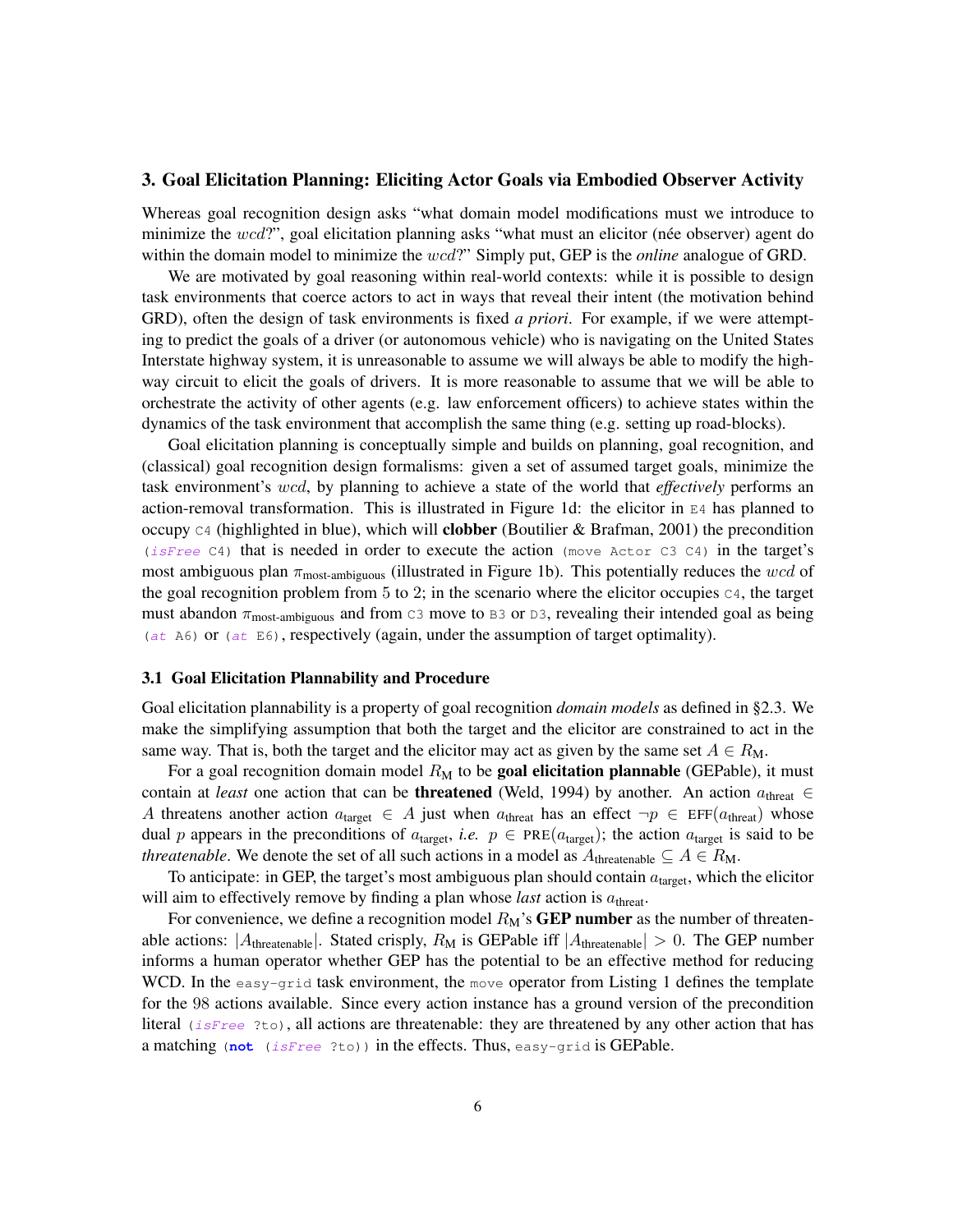A threatenable action  $a_{\text{target}}$ 's target precondition  $p \in \text{PRE}(a_{\text{target}})$  is what conceptually defines a GEP Problem in the context of a model  $R_M$ . Thus, a goal recognition domain model implicitly codifies several goal elicitation problems, one for each clobberable precondition of every threatenable action within  $R_M$ . A single GEP problem is defined by one such precondition, which we call the elicitation condition.

**Definition 3 (GEP Problem)** A tuple  $E = \langle R_M, p \rangle$ , where  $R_M = \langle \mathcal{L}, I, A, \mathcal{G}, \gamma, f_{\text{cost}} \rangle$  is a goal recognition domain model, and  $p \in \mathcal{L}$  is the *elicitation condition* satisfying  $\exists a_{\text{target}}, a_{\text{thresh}} \in A : p \in \mathcal{L}$  $PRE(a_{\text{target}}) \wedge \neg p \in \text{EFF}(a_{\text{thresh}}).$ 

While our easy-grid environment contains many GEP Problems, the one illustrated in Figure 1d is  $E_{1d} = \langle \text{easy-grid}, (isFree C4) \rangle$ . As illustrated, the elicitor in E4 finds a plan – visualized by the blue highlighted path – to clobber (isFree C4) by occupying C4 in advance of the target arriving. The elicitor's plan *effectively* performs a GRD-like action-removal. The removal is of the form  $\alpha = \langle$ easy-grid, (move Actor C3 C4), easy-grid $\langle, -3 \rangle$ .<sup>1</sup>

The elicitor's goal elicitation procedure – written precisely in Procedure 1 – searches for all the ways in which the elicitor can clobber the target's most ambiguous plan afforded by the goal recognition model. Thus, the elicitor does not search for a *single* plan, but rather for a *set* of plans. As we discuss later, an elicitor may need to be strategic about *how* it clobbers the target's plan.

The procedure first checks the model  $R_M$ 's GEP number to determine if it is GEPable (line 4). Importantly, we make no claims as to the relationship between the GEP number and the overall performance of the GEP procedure. We simply note that  $|A_{\text{threadable}}| > 0$  for GEP to be possible and envision future work of a problem formulation methodology that establishes a relationship between GEP performance and problem structure. If GEPable, the procedure proceeds to check the  $wcd$  reduction<sup>2</sup> obtained via the removal of each action in the model (lines 5-6). The procedure then creates several GEP problems for each action  $a_i$  whose removal is *proper* – i.e. whose  $\Delta_{wcd}^i > 0$ : one problem is created for each of  $a_i$ 's preconditions (lines 7-8). Each GEP problem encapsulates a corresponding planning problem: the problem the elicitor must solve to clobber the target's most ambiguous plan. The procedure then finds a plan that solves that problem (line 9). If a plan is found, the procedure checks the last constraint the plan must satisfy (line 10): the clobbering plan must be *cheaper* than the most ambiguous plan *that the target will have executed up until that point*. For this, we need to be more precise about the task environment's dynamics and how the elicitor goes about choosing and executing their plan.

#### *3.1.1 The Success of Goal Eliciting Plans*

Whether or not the elicitor's goal eliciting plan is successful depends on the task environment's dynamics. From the perspective of the elicitor, the environment has an internal dynamic beyond its direct control that evolves per the target's activity. Thus, if the elicitor and the target *can* act in a state, what is the state that results when they *both* act?

<sup>1.</sup> In fact, occupying C4 performs *multiple* action-removals within the easy-grid environment: namely, every ground instance of (move ?actor ?from C4) is removed.

<sup>2.</sup> While left implicit in the procedure, this involves using the GRD formulation to identify the potential reduction.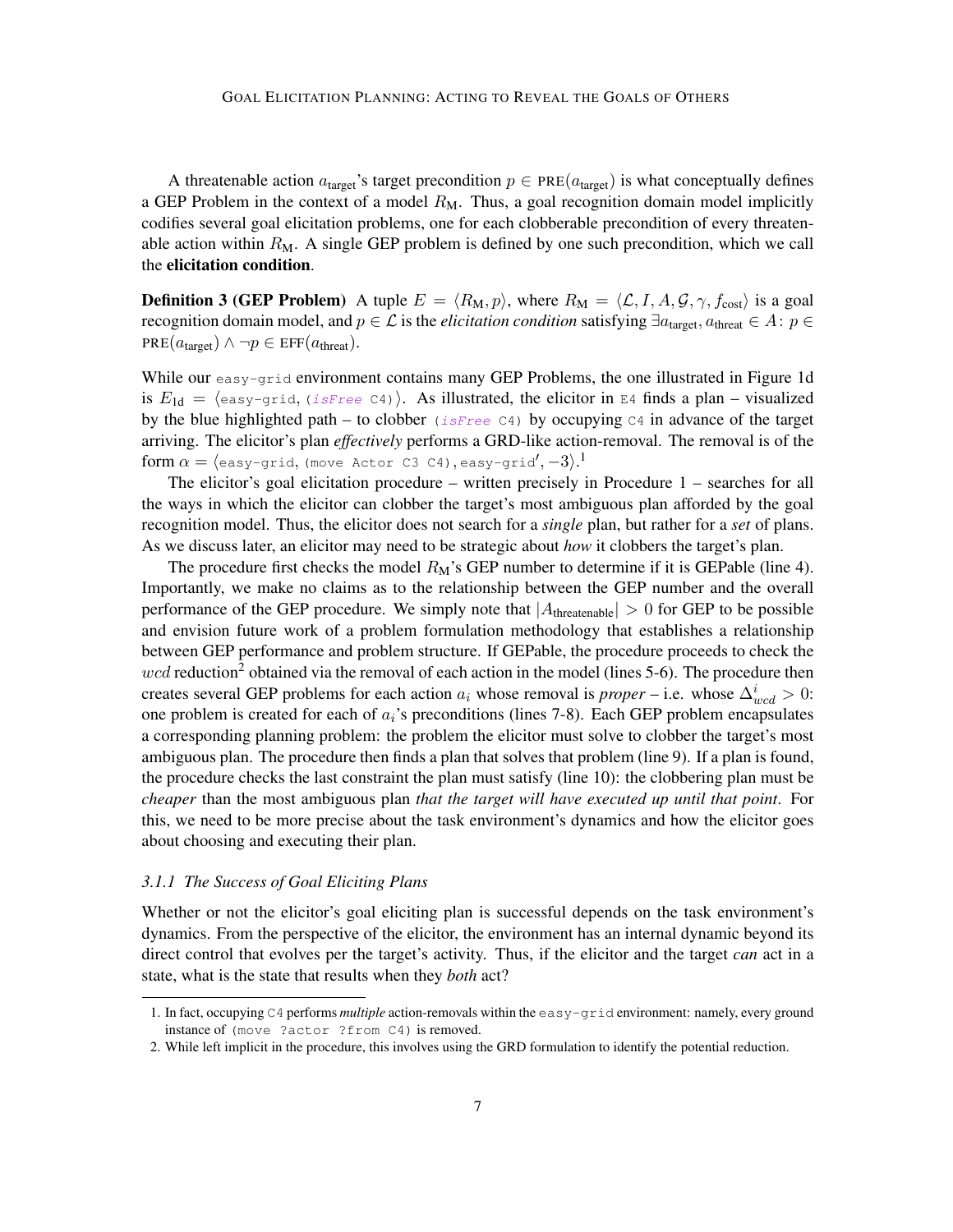Procedure 1 A goal elicitation planning procedure, which allows an elicitor agent to actively formulate the goal of a target agent by acting to coerce the target to betray its goal.

**Given:** a goal recognition model  $R_M = \langle \mathcal{L}, I, A, \mathcal{G}, \gamma, f_{\text{cost}} \rangle$ . Find: a set of clobbering plans  $\Pi$  satisfying  $\forall \pi_p \in \Pi$ :  $f_{cost}(\pi_p) \leq f_{cost}(plan-until(\pi_{wcd}, I, p)).$ 1: **procedure** GOAL-ELICITATION-PLAN-SEARCH $(R_M)$ 2: Let  $\pi_{wcd}$  ← the plan whose length is  $wcd(R_M) \triangleright$  The most ambiguous plan afforded by  $R_M$ . 3: Let  $\Pi \leftarrow \emptyset$  . Start with an initially empty solution set. 4: if  $|A_{\text{threadable}}| > 0$  then  $\triangleright$  If the model  $R_M$  is goal elicitation plannable, 5: for each action  $a_i \in A \in R_M$  do  $\triangleright$  then for each action  $a_i$  in the model, 6: if  $\Delta_{wcd}^i > 0$  then if  $\Delta_{wcd}^i > 0$  then  $\Rightarrow$  check if removing  $a_i$  reduces the wcd (the action-removal is *proper*).<br>
for each precondition  $p_i \in \text{PRE}(a_i)$  do  $\Rightarrow$  If so, then for each elicitation condition in  $a_i$ , 7: **for each** precondition  $p_j \in \text{PRE}(a_i)$  **do**  $\Rightarrow$  If so, then for each elicitation condition in  $a_i$ , 8: Let  $E_{ij} \leftarrow \langle R_M, p_j \rangle$   $\triangleright$  generate a GEP problem for the elicitation condition  $p_j$ . 9: Let  $\pi_{ij} \leftarrow$  a solution to the planning problem  $\langle \mathcal{L}, I, A, \{\neg p_j\}, \gamma, f_{\text{cost}} \rangle \triangleright \text{Try clobbering } p_j$ . 10: if  $f_{\text{cost}}(\pi_{ij}) \le f_{\text{cost}}(plan-unitil(\pi_{wcd}, I, p_j))$  then  $\triangleright$  If it can clobber  $p_j$  before it is needed, 11:  $\Pi \leftarrow \Pi \cup \pi_{ij}$  b then the clobbering plan  $\pi_{ij}$  is a potential solution. 12: return Π

In this work, we assume a game-theoretic planning multi-agent model (e.g. Brafman et al., 2009). This model fully partitions the states of the task environment into two sets: elicitor states and target states. In the former, only the elicitor may act and in the latter only the target may act. In game-theoretic terms, the task environment is *symmetric* (agents have the same moves available), and *sequential* (agents take turns).

For an elicitor's plan to succeed – and thus for a such a plan to be a solution to a GEP problem – their clobbering plan must be *cheaper* than the most ambiguous plan *that the target will have executed up until that point*. Given the turn-taking model, we now precisely state what that means. For convenience, we define a function  $plan$ -until $(\pi, I, p)$ , which denotes a subsequence  $\pi_{sub}$  of  $\pi$  – thus,  $plan-unitil(\pi, I, G) = \pi_{sub} \subseteq \pi$  is itself a plan – for which the last state  $s_m$  in  $trace(\pi_{sub}, I)$ is the state in which p is *used* as a precondition for the remaining plan ( $\pi \setminus \pi_{sub}$ ).

We assume the target goes *first*. Let  $\pi_{wcd}$  denote the target's longest non-distinctive plan in  $R_M$ and suppose we have an elicitor's plan  $\pi_p$  that clobbers p for the GEP problem  $E = \langle R_M, p \rangle$ . In essence,  $\pi_p$  is a GEP solution if its last step executes prior to when p is first needed in the  $\pi_{wcd}$  plan.

**Definition 4 (GEP Solution)** A plan  $\pi_p = [a_1, ..., a_{\text{thread}}]$  is a solution to a GEP problem  $E =$  $\langle R_{\rm M}, p \rangle$  with model  $R_{\rm M} = \langle \mathcal{L}, I, A, \mathcal{G}, \gamma, f_{\rm cost} \rangle$  just when: (a)  $\neg p \in \text{EFF}(a_{\rm thresh})$ , and (b)  $f_{\rm cost}(\pi_p) \le$  $f_{\text{cost}}(plan\text{-}until(\pi_{wcd}, I, p)).$ 

The function  $plan-unit(\pi_{wcd}, I, p)$  denotes a subsequence  $\pi_{sub-wcd} \subseteq \pi_{wcd}$  for which the last state in  $trace(\pi_{sub-wcd}, I)$  is the first one in which p is subsequently needed. In other words, it returns the target's plan up until p is *first* needed by the target's remaining plan. Thus, if the elicitor's plan  $\pi_p$  is cheaper to execute than that subsequence, the elicitor will force the target to abandon the remaining (unexecuted) portion of  $\pi_{wcd}$ , making  $\pi_p$  a solution.

In our example, the target's plan  $\pi_{wcd}$  (which starts executing first) first needs (isFree C4) after the first two actions (move Actor C1 C2) and (move Actor C2 C3); the subsequent action (move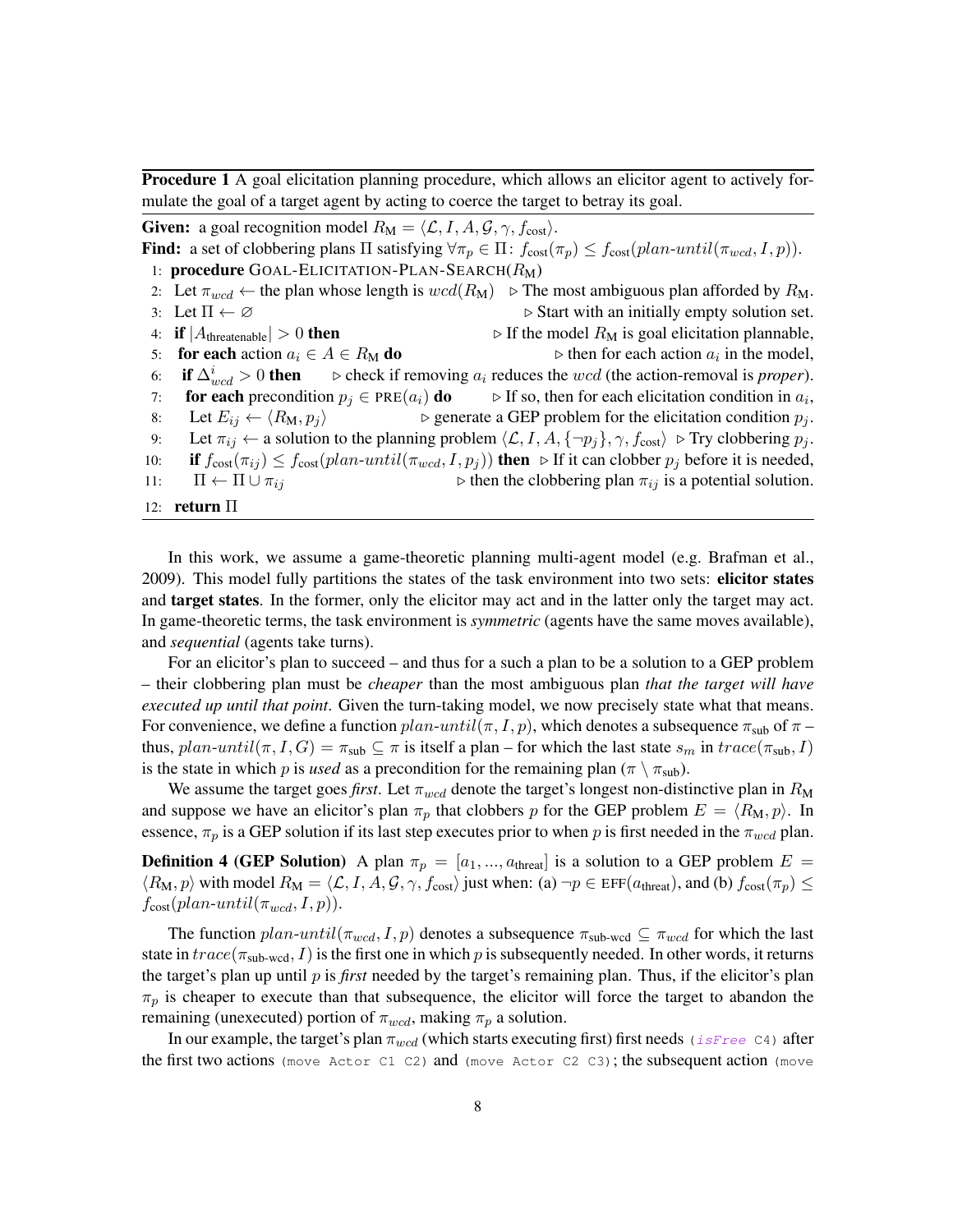Actor C3 C4) has (isFree C4) as a precondition. Thus,  $plan-unitil(\pi_{wcd}, I, (isFree C4))$  =  $\pi_{sub-wcd} =$  [(move Actor C1 C2), (move Actor C2 C3)]. Further,  $f_{cost}(\pi_{sub-wcd}) = 2$ .

The elicitor's plan in Figure 1d is  $[$  (move Elicitor E4 D4), (move Elicitor D4 C4)]; this plan accomplishes (not (isFree C4)) via the last action  $a_{\text{thresh}} = (\text{move } \text{Elicitor } D4 \text{ } C4)$  (first GEP solution condition), and has a cost  $f_{\text{cost}}(\pi_{iSFree\text{ }C4}) = 2 \leq f_{\text{cost}}(\pi_{\text{sub-wcd}})$  (second GEP solution condition). Thus  $\pi$  (isFree C4) is a solution plan to the GEP problem  $E_{1d}$  =  $\langle$ easy-grid, (*isFree* C4).

#### *3.1.2 The Choice of Which Goal Eliciting Plan to Execute*

Procedure 1 determines a set of plans that the elicitor may carry out to elicit the goals of a target. We assume that the elicitor is acting *lazily*: that is, the elicitor picks a plan that works "just-in-time" to clobber the target's most ambiguous plan. Thus, the elicitor's plan  $\pi_p$  will align with the target's plan such that  $a_{\text{thresh}}$  executes immediately before condition p is needed. We therefore assume that whenever the elicitor *may* act, the elicitor may opt to *not* act; for this, the task environment must support some dummy (no-op ?agent) action with no preconditions or effects that simply consumes the elicitor's turn to enable such an alignment. Equivalently, the elicitor may act *eagerly* and execute the plan up until  $\pi_p$  is clobbered and *then* perform a (no-op ?agent) action until the target's plan is derailed. This assumption, coupled with the turn-taking assumption, lets us treat GEP solutions as ones of **achievement** (Vattam et al., 2013): achieving goals with no temporal duration, satisfied by the instantaneous satisfaction of some goal condition. Future work might expand our model to consider maintenance goals, where the GEP problem's clobbering condition ought be maintained for some temporal extent (possibly forever).

There is some flexibility between the extremes of acting *lazily* and acting *eagerly*. To anticipate our later discussion: if there is *any* need for a (no-op) action, the elicitor's choice of which plan to execute becomes *strategic*. The elicitor may choose to act cost-sub-optimally for as many moves as there are  $(no-op)'s$ , and what the elicitor does could be guided by (for instance), the elicitor's anticipation of the target's observation of the elicitor. We return to this theory-of-mind reasoning – which we posit may have material consequence for the elicitor – after we discuss what it means for conducting GEP in non-cost optimal contexts.

#### 3.2 From Cost-Optimal to Bounded Non-Optimal Agents

To account for non-cost-optimal (i.e. non-optimal) agents, we follow the strategy by Keren et al. (2015), and define non-optimality as a *bounded rationality* measure. Thus, a non-optimal target agent has a budget,  $b \in \mathbb{R}^{>0}$ , enabling them to pursue non-optimal plans up to  $f_{\text{cost}}(\pi^*) + b$  to their goals. The budget  $b$  is added as a dimension to the GEP problem, yielding a **bounded non-optimal** GEP problem.

**Definition 5 (Bounded Non-optimal GEP Problem)** A tuple  $E_b = \langle R_M, p, b \rangle$ , where  $R_M =$  $\langle \mathcal{L}, I, A, \mathcal{G}, \gamma, f_{\text{cost}} \rangle$  is a goal recognition domain model,  $p \in \mathcal{L}$  is the *elicitation condition* as in Definition 3, and  $b \in \mathbb{R}^{>0}$  is the target's non-optimal behavior *budget*.

GRD accounts for non-optimal agents when calculating  $wcd$  by showing that paths only increase in cost from the optimal plan and therefore the same wcd reductions apply. For GEP, the increase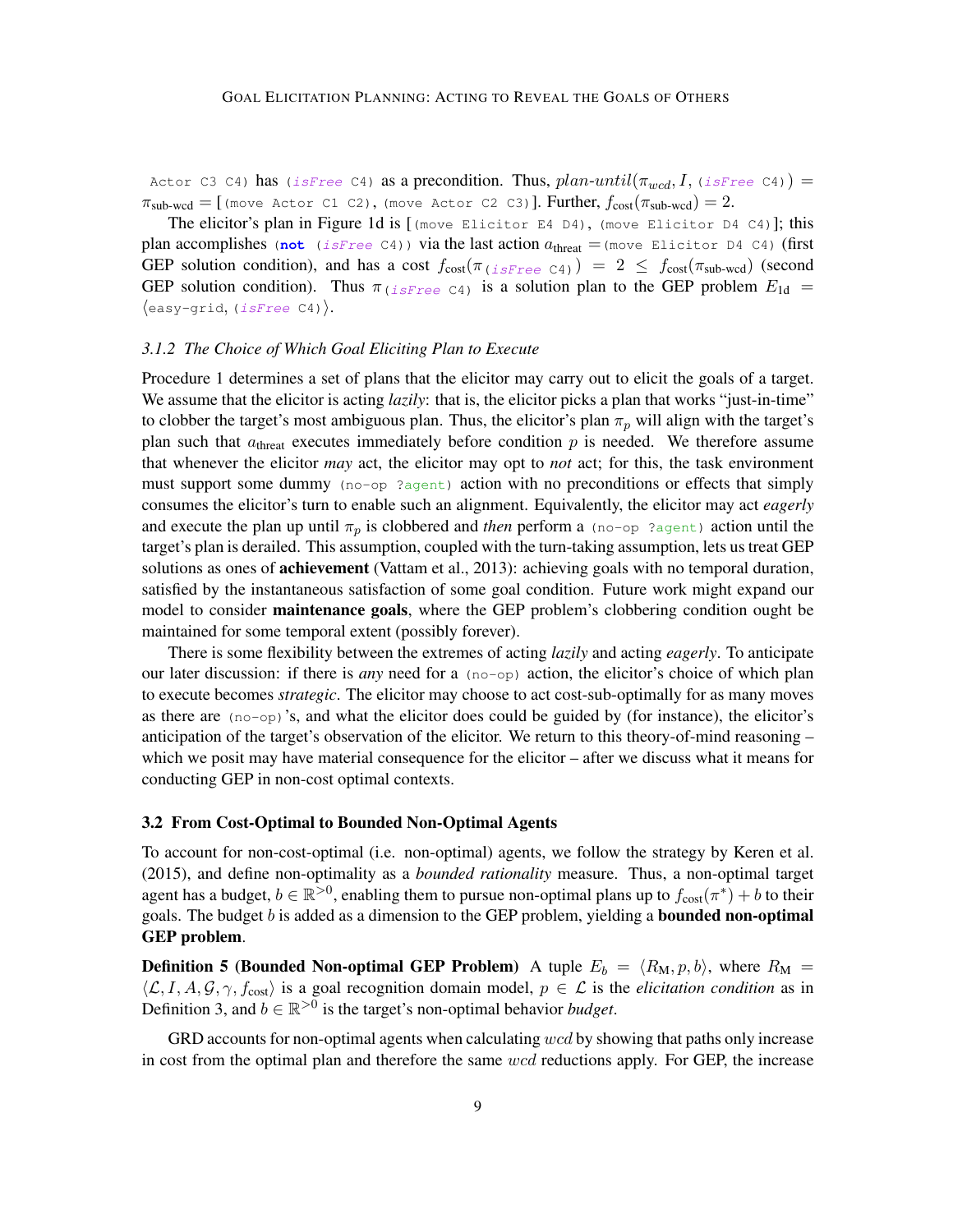

Figure 2: An elicitor is able to achieve increasingly flexible GEP solutions as the non-optimal budget of the target increases. In (b) and (c), the elicitor targets the removal of action (move Agent C3 C4) to reduce the wcd, whereas the target goes as far toward row A as the budget allows.

in plan cost affords an elicitor more leeway in GEP solution cost. The elicitor can therefore achieve a wcd reduction for more actions. We account for the greater number of wcd reductions due to non-optimality by defining more GEP solution types.

Figure 2 illustrates the effect of permitting the target to exhibit bounded non-optimal behavior in our original easy-grid environment. Here, the elicitor starts in a new location  $E1$ . In Figure 2a, the budget  $b = 0$ , making it impossible to arrive at  $c_4$  in time to force the target to reveal their goal. In this case, our GEP agent would fail to achieve the same wcd reduction as GRD.

When the target's budget is 2, however, they are *allowed* to deviate from the optimal path (Figure 2b). In turn, the elicitor can now potentially solve the GEP problem: a wcd reduction by removing (move Agent C3 C4) is *minimally possible* if the target uses their entire budget. The corresponding clobbering plan is considered a minimal GEP solution, because the elicitor will have *just enough* time to clobber (isFree C4). For clarity, let  $\pi_{wcd}^{\text{until-}p} = plan\text{-}until(\pi_{wcd}, I, p)$ . Then:

**Definition 6 (Minimal GEP Solution)** A plan  $\left[\pi^b_p\right] = [a_1, ..., a_{\text{thread}}]$  is a minimal solution to a bounded non-optimal GEP problem  $E_b = \langle R_M, p, b \rangle$  with model  $R_M = \langle \mathcal{L}, I, A, \mathcal{G}, \gamma, f_{\text{cost}} \rangle$  just when: (a)  $\neg p \in \text{EFF}(a_{\text{thresh}})$ , and (b)  $f_{\text{cost}}(\lfloor \pi_p^b \rfloor) = f_{\text{cost}}(\pi_{wcd}^{\text{until-}p}) + b$ .

If we increase the target's budget to 4 (Figure 2c), the elicitor is afforded even more opportunity to prevent movement. If the target uses their entire budget, the elicitor will arrive at  $C4$  with several moves to spare. The elicitor's clobbering plan is considered a partial GEP solution; in effect it provides a "(cost) window of opportunity" for the elicitor, which may or may not materialize given the target's actions. The cost window's lower bound is  $f_{\text{cost}}(\pi_{wcd}^{\text{until-}p})$ , and its upper bound is  $f_{\text{cost}}(\pi_{wcd}^{\text{until-}p}) + b.$ 

**Definition 7 (Partial GEP Solution)** A plan  $[\pi_p^b] = [a_1, ..., a_{\text{thread}}]$  is a partial solution to a bounded non-optimal GEP problem  $E_b = \langle R_M, p, b \rangle$  with model  $R_M = \langle \mathcal{L}, I, A, \mathcal{G}, \gamma, f_{\text{cost}} \rangle$  just when: (a)  $\neg p \in \text{EFF}(a_{\text{thresh}})$ , and (b)  $f_{\text{cost}}(\pi_{wcd}^{\text{until-}p}) < f_{\text{cost}}([\pi_p^b]) < f_{\text{cost}}(\pi_{wcd}^{\text{until-}p}) + b$ .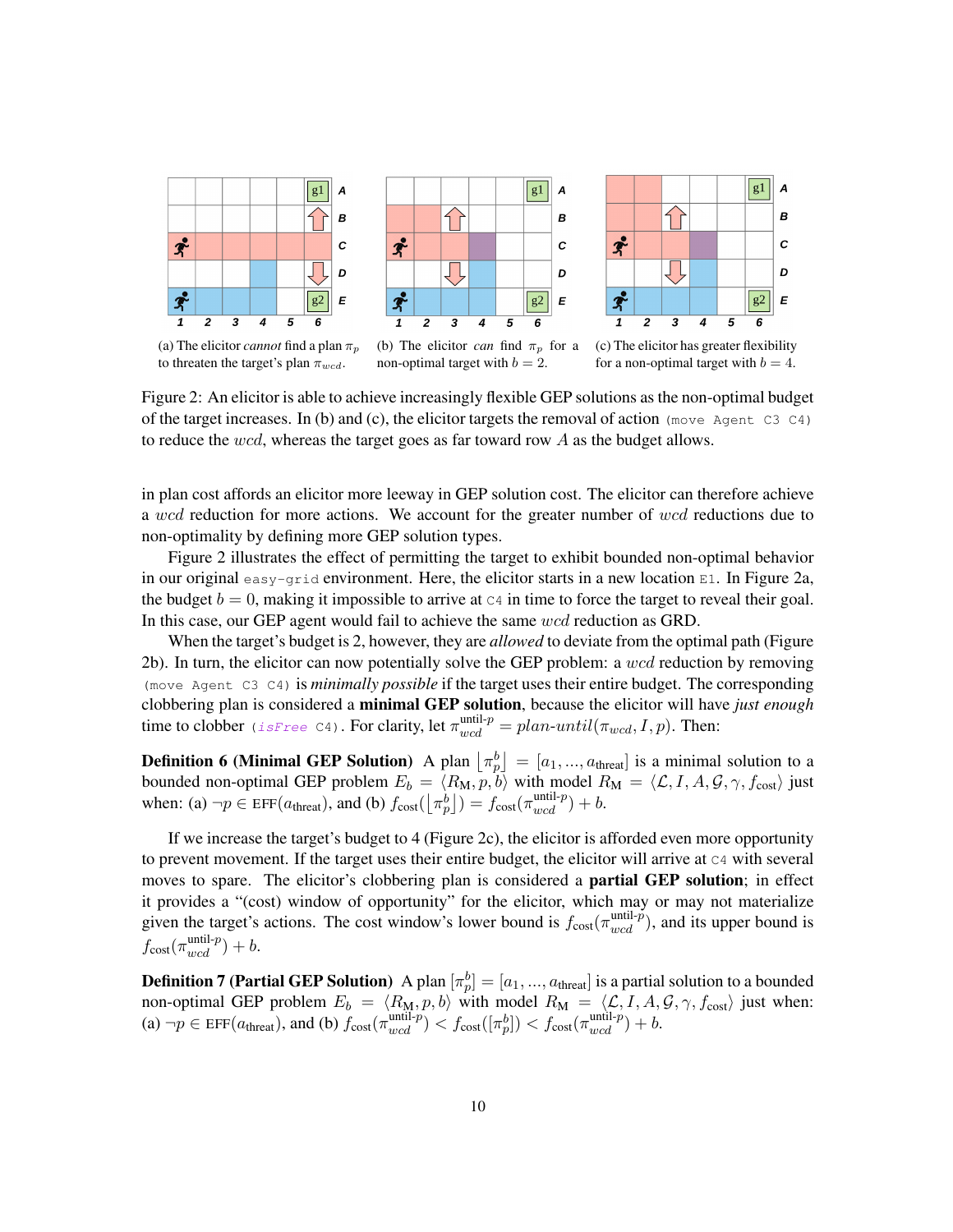| Domain    | <b>GEP Number</b>                      |          |          |                |  |
|-----------|----------------------------------------|----------|----------|----------------|--|
|           | $p01 (Problem - 01)$ $p02 p03 p04 p05$ |          |          |                |  |
| easy-grid | $\theta$                               | $\Omega$ | $\theta$ | - 0            |  |
| easy-grid | 160                                    |          |          | 76 108 102 102 |  |

Table 1: The GEP Number for each problem in the easy-grid and modified easy-grid' domains.

## 4. Evaluation

Our evaluation has two aims. The first aim is to show that domains have inherent properties that make them conducive to GEP as we described in Section 3.1. The modifications we made to the benchmark easy-grid to increase its GEP number are summarized in Table 1; these modifications result in the actual domain used for evaluation, which we refer to as  $\epsilon_{\text{asy}-\text{grid}}$ . Our second aim is to demonstrate that achieving a minimum  $wcd$  at run time is possible using the GEP constructs presented in Section 3. We provide preliminary results for wcd reduction using optimal and bounded non-optimal agents, using the  $\epsilon$  asy-grid' domain and problems.

**Domains** We use a modified benchmark domain from those used by Ramírez & Geffner (2009) for goal recognition as classical planning. Specifically, we use the five problems from the easy-grid domain; while simple, the domain supports our evaluation goals. Recall that for GEP to be possible, the problem's GEP number must be greater than 1. We therefore modified the original  $\epsilon_{asy-qrid}$ domain by modifying its move operator in two ways; the net result is the operator that appears in Listing 1. First, we added an  $a$ <sub>agent</sub> parameter to afford multiple distinct agents to take the same action. Second, we added the predicate  $(i \text{ sFree 21oc})$  to its preconditions as well as (not  $(isFree 2loc)$  to the effects. These changes ensure that two agents cannot co-occupy the same place and increases the GEP number as indicated in Table 1.

**Procedure and Results** We implemented Procedure 1 and applied it to the  $\cos y - \sin^2 \theta$  benchmark problems. We focus on action removals as it is the foundation from which we can build GEP versions of the remaining three GRD domain modifications (action conditioning, single-action sensor refinement and sensor placement) Our software uses the public software repositories for both GRD and the Fast Downward (FD) planner (Helmert, 2006). We use the GRD software to calculate the wcd for each problem. Our implementation is publicly available at https://anonymous.4open. science/r/c8e1b370-9657-4001-8cac-a734230f6581/.

*Optimal Agents* Figure 3 contains the minimum wcd when applying GEP for optimal agents in the easy-grid' domain. We compare GEP results to the initial  $wcd$  (with no GEP or GRD) and the minimum wcd achieved using GRD action removals. In problems p02 and p03, neither GEP or GRD improves the initial  $wcd$ . This lack of  $wcd$  improvement is a function of the problem design where goal achievement pathways are very ambiguous and do not include any actions that improve goal elicitation. Conversely, in p01 and p05 both GEP and GRD improve the minimum wcd by 1. While only a small  $wcd$  improvement, it does demonstrate that GEP can achieve online performance equivalent to the offline GRD. Lastly, in p04 we observe a case when GEP does not achieve the same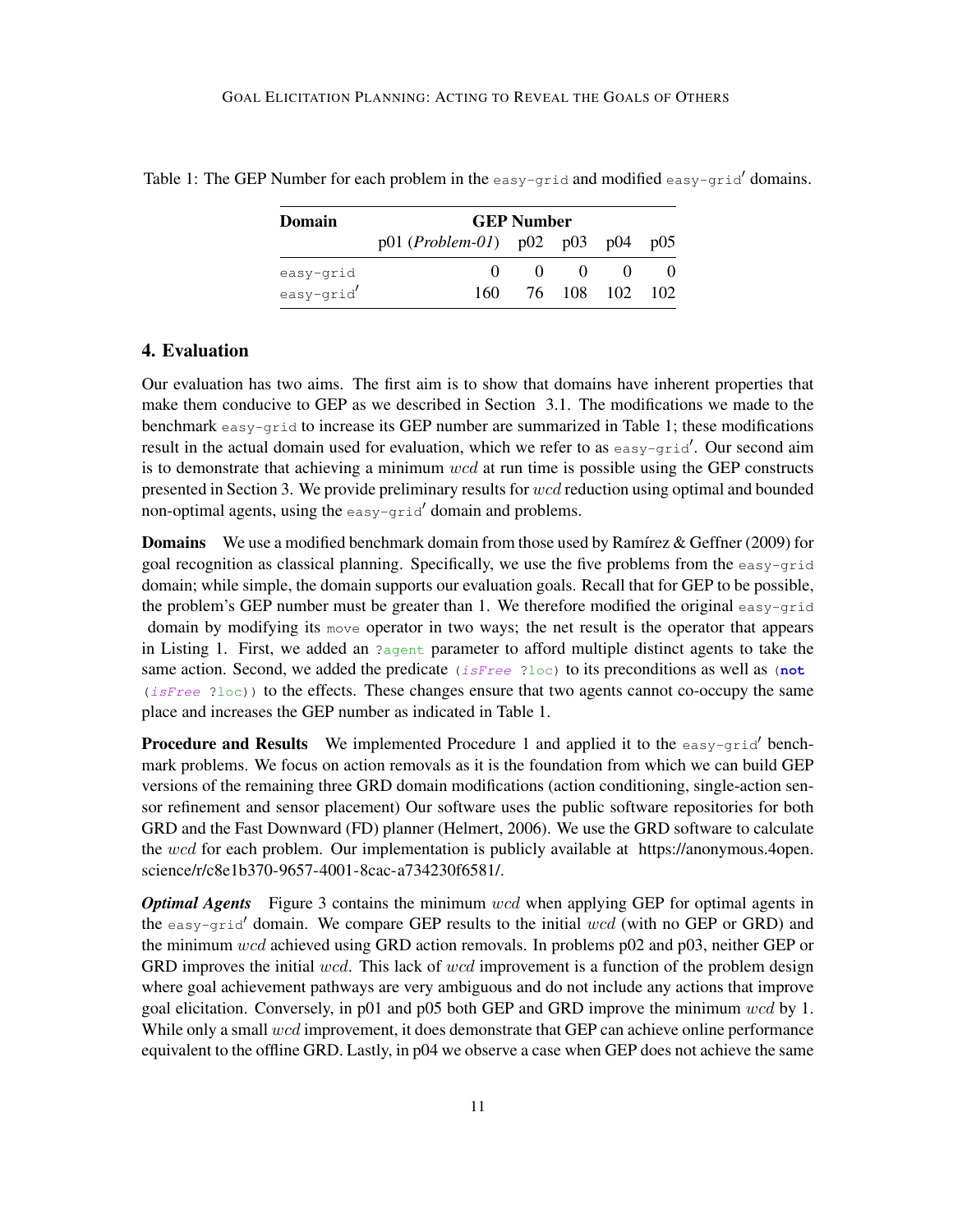

Figure 3: wcd for easy-grid' obtainable via GEP (online, via an elicitor agent), GRD (offline), and baseline (no reduction), for an optimal target agent.



Figure 4: Number of actions that achieve the minimum wcd using GRD/GEP for optimal targets.

minimum wcd as GRD. This discrepancy emerges because the elicitor cannot generate a plan (via FD) with a cost less than 4. Thus, the elicitor arrives "too late" to block the target and is not able to reveal their goal as early as GRD does.

Figure 4 contains the number of actions that achieve the minimum wcd in each problem. In p01, GRD and GEP both achieve the minimum  $wcd$  but GRD has more actions that do so (10) v. 7, respectively). This is because the elicitor is unable to find plans with a cost less than 9 for some of the actions. In problems p02 and p03, neither GRD nor GEP achieved the minimum wcd and therefore no actions achieve minimum  $wcd$ . In p04, GRD achieves the min  $wcd$  but only with a single action compared to GEP that does not achieve the min wcd at all. Lastly, in p05 both methods achieve the min wcd with a single action.

*Bounded Non-Optimal Agents* As before, bounded non-optimal agents have a budget allowing them to deviate from optimal plans toward their goals. Figure 6 contains the results of applying GEP to the  $\epsilon_{\text{easy}-grid}'$  domain for non-optimal agents with a budget of 2. Here, GEP now achieves the same wcd as GRD in p04. This improvement is due to the non-optimality of the target, which increases the window for a (minimum) GEP solution to threaten an action and obtain a maximal wcd reduction. Results for p01 and p05 remain equivalent for GEP and GRD. Like the optimal target agent results, neither GEP nor GRD improves upon the minimum wcd in p02 and p03.

Like before, we investigated the number of actions that achieve the minimum wcd. Figure 5 contains the number of actions that achieve the minimum wcd in each problem for non-optimal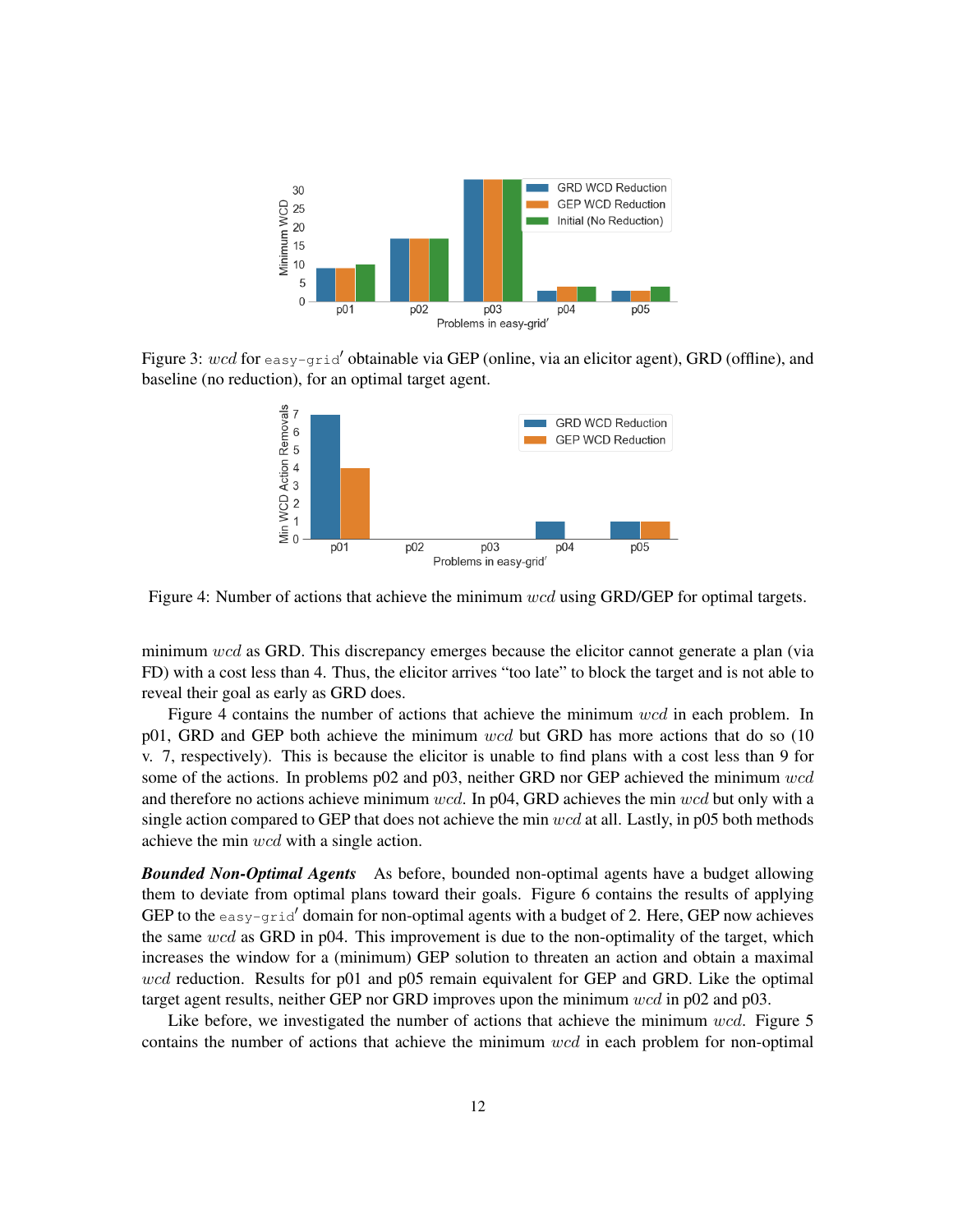

Figure 5:  $wcd$  for easy-grid' obtainable via GEP (online, via an elicitor agent), GRD (offline), and baseline (no reduction), for a bounded non-optimal target agent with (budget)  $b = 2$ .



Figure 6: Number of actions that achieve the minimum wcd using GRD/GEP for bounded nonoptimal targets with (budget)  $b = 2$ .

agents. We note that in p01, GRD and GEP both achieve the minimum wcd but GRD has more actions that do so (10 v. 9, respectively). This is due to the elicitor being unable to find plans with a cost less than 9 for some of the actions. This has increased in comparison to the optimal agent, as the bounded non-optimal agent provides the GEP agent an extra plan cost buffer needed to threaten a move action. In problems p02 and p03, neither GRD nor GEP achieved the minimum wcd and therefore there are no actions. In  $p04$  and  $p05$ , both GRD and GEP achieve the min wcd with a single action. Again, due the non-optimal agent, the elicitor can now arrive in time to achieve the min wcd with a single action whereas they did not in the optimal case.

Discussion Our results provide evidence that GEP *can* achieve minimum wcd reductions equivalent to GRD for both optimal and bound non-optimal target agents in the easy-grid<sup>'</sup> benchmark problems. In p04, we identified a case where the target agent type (i.e. optimal v. bounded nonoptimal) affects whether GEP achieves the minimum  $wcd$  reduction. Further, in p01 we show that while GEP achieves the same  $wcd$  reduction, it has fewer options (actions) to choose from. This is due to plan cost being greater than the minimum wcd and the elicitor being unable to arrive "in time" to prevent the key action from being executed. Once again, the target agent type affects the number of actions a GEP agent can threaten. A non-optimal agent provides a greater window of opportunity for the elicitor to threaten key actions.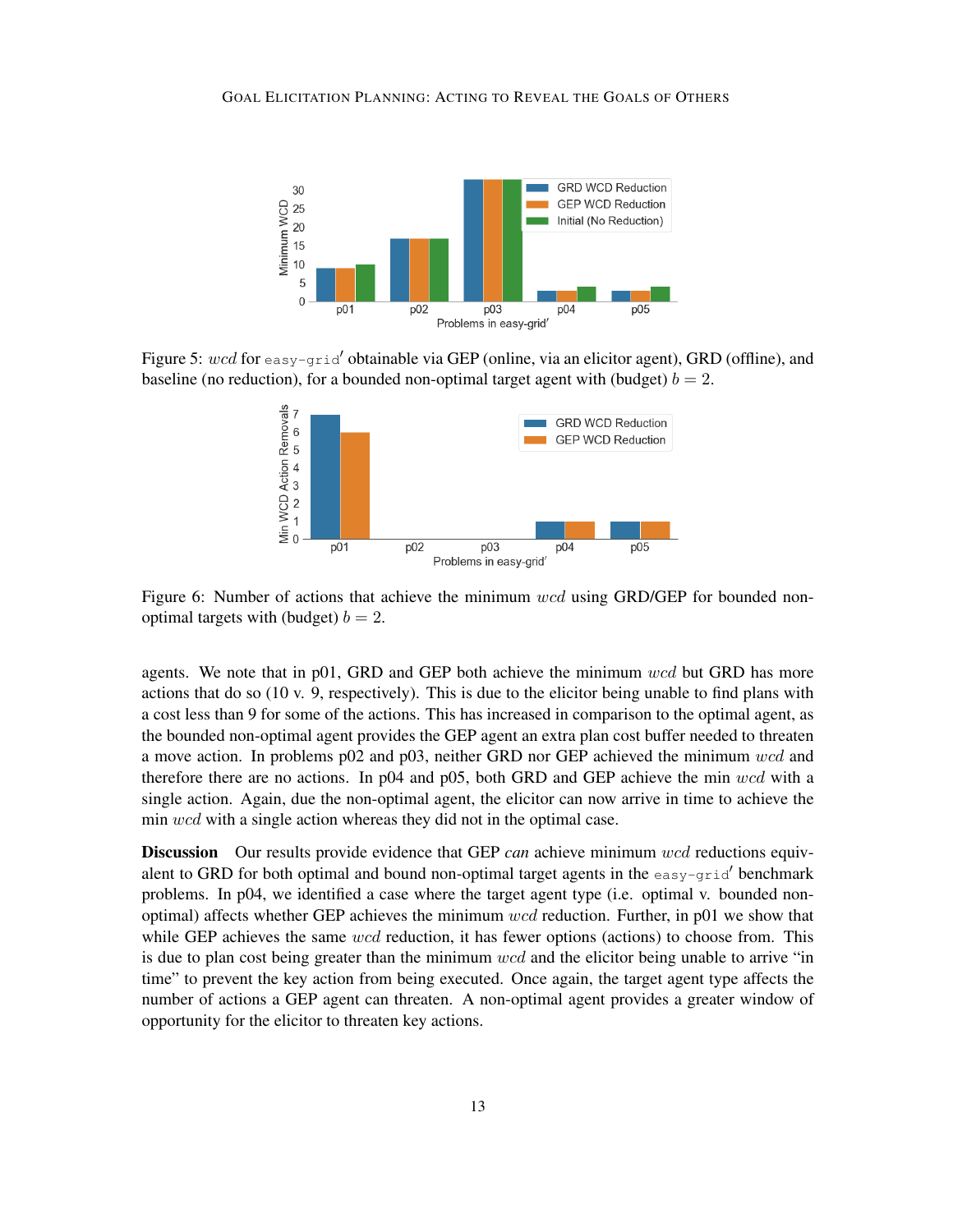We also found that domains have an inherent property, their GEP number, that makes them amenable to favorable GEP results, such as  $\epsilon$  as  $y$ -grid. GEP is more effective in domains with actions whose preconditions are threatened by other actions. Negating preconditions of other actions gives an elicitor greater coverage of removed actions and more options to generate a GEP solution. While we made a reasonable modification to the easy-grid domain to demonstrate these results, we expect to formalize this handcrafted approach with an automated problem formulation method in future work.

#### 5. Related Work

GEP is a technique that allows an agent to actively formulate the goals of another. Extant research within the goal reasoning community has primarily focused on *self*-goal formulation (e.g. Wilson et al., 2013) or on the *passive* formulation of another's goals (discussed below).

As discussed, an agent's formulation of the goals of another is one of the central concerns of the PAIR community. However, *most* methods assume that the observer is external to the environment being analyzed. Thus, GEP differs from extant research in PAIR in a significant way: in a PAIRsense, GEP enables an observer to *proactively* take actions in their environment to recognize the actor's goal, as opposed to passively observing their actions.

Two nascent bodies of work have departed from the trend of disembodied PAIR, both (confusingly) referred to by the same name: active goal recognition. The first, by Amato & Baisero (2019), interleaves goal recognition and planning: an embodied PAIR agent must balance completion of their own tasks with information gathering about the behavior of some other agent. In GEP, however, the PAIR agent (elicitor) is planning for the express purpose of information gathering about the behavior of some other agent (the target). The second, by Shvo  $\&$  McIlraith (2019) is closer to our work but still distinct. Their PAIR agent can perform two kinds of sensing actions: those that sense actions (the standard approach in PAIR) and those that sense actions (a novel kind of sensing). By sensing states and relying on task environment landmarks – states that must appear in every solution of a planning problem – their PAIR agent can better eliminate and confirm goal-hypotheses. However, they defer actively impeding or aiding the target to future work, which is precisely the work we do here.

The goal reasoning community uses PAIR methods to inform action. Pozanco's 2018 work on counterplanning –passively identifying goals then actively blocking them– is related in that elicits goals but in a passive manner using landmarks. GEP differs by actively eliciting goals without using landmarks and is currently socially agnostic, neither blocking or aiding the target, as opposed to blocking the target's goals as in counterplanning. Active behavior recognition (Alford et al., 2018) reduces the ambiguity of another agent's goal by taking actions. Actions are determined through a case-based reasoning method and reduce the ambiguity of a target's goal in a probabilistic manner. Active behavior recognition differs from GEP in its probabilistic assessments of target goals and reliance on historical behaviors in a case library.

Finally, GEP generalizes the (turn-taking) adversarial game-theoretic planning model (*e.g.* Brafman et al., 2009), and at the same time constrains it: in GEP, the game-theoretic utility of the elicitor is *always* couched with respect to successfully eliciting the target's goal. While we have not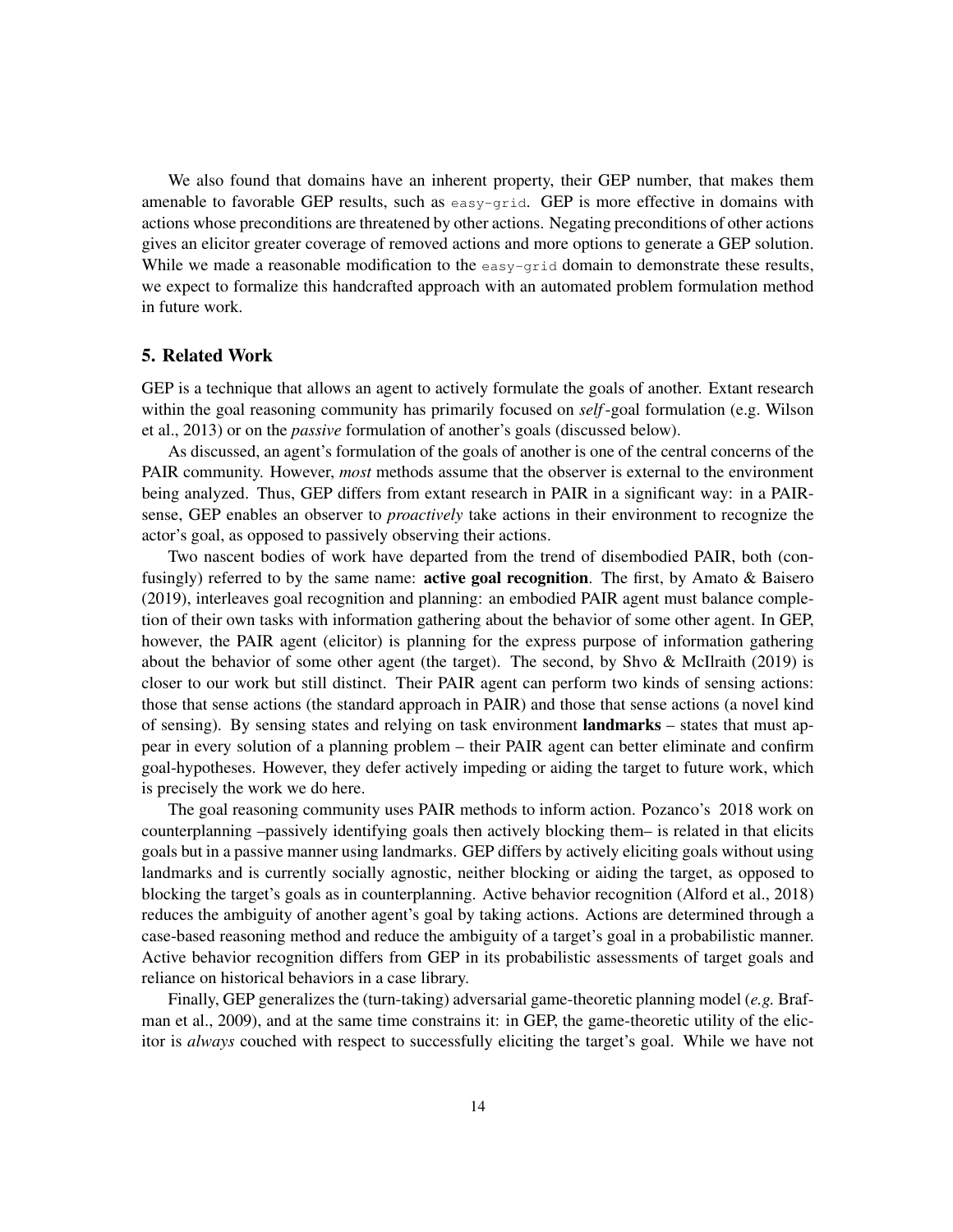explored a reified notion of utility in this paper, we note that a non-cost-optimal elicitor agent must carefully balance the utilities of acting or not toward clobbering a GEP problem's elicitation condition. While eliciting the target's goal is (arguably) of highest utility to an elicitor, the elicitor may want to account for the target observing the elicitor themself; the elicitor may want to avoid acting in a manner that betrays *which* clobbering condition they are pursuing, or may want to act to suggest the *wrong* clobbering condition in the mind of the target thereby "throwing the target off."

## 6. Conclusion

Discovery within and adapting to dynamic environments is a key feature of goal reasoning agents. As such, recognizing another agent's goals is an essential social function necessary for coordinating and managing goals. While passively observing and inferring a target agent's goal has been the modus operandus of PAIR methods, a goal reasoning agent has the ability to act within their environment, shaping it to reveal another agent's goal and manage it with other priorities. We have leveraged a goal-reasoning agent's ability to act in their environment along with GRD's PAIR framework to create a new capability called GEP. Goal reasoning agents now have the the capability to take actions, instead of only observing, that reveal a target agent's goals at the earliest possible time.

Our GEP formalization extends the existing GRD framework by making wcd reductions online and includes three contributions. First, we show that GEP is domain-problem independent. A problem's GEP number represents the number of actions that can be threatened. This is an essential property of a problem as it provides a GEP-enabled agent the options to prevent actions being executed by the target agent, coercing the target to reveal their goals. For a problem to be GEP-able, its GEP number needs to be greater than zero. Second, GEP achieves similar performance to its offline counterpart, GRD. We show that for GEP to achieve a wcd reduction for a given action, GEP must threaten the action with a GEP solution plan with a plan cost less than the wcd that would result from removing the action entirely. Results from the  $\epsilon_{\text{easy-grid}}'$  benchmark problems show that GEP achieves an online wcd reduction equivalent to it's offline counterpart, GRD, in four of the five problems when the target agent behaves cost-optimally. Our third contribution shows that GEP extends beyond identifying cost-optimal agent goals. Non-optimal agents have a cost budget which they can use to deviate from the optimal path towards their goals. This extra window of time, when used by the target agent, affords GEP the opportunity to execute plans that did not successfully threaten the action in time under the optimal agent assumption. We define partial-achievement and minimal-achievement GEP solution plans to refine under what assumptions GEP can achieve different wcd reductions. Our  $\epsilon$ asy-grid' benchmark results show that when the non-optimal agent uses a budget of 2, GEP achieves the same wcd reductions as GRD across the benchmark problems.

There are several avenues for immediate investigation. Foremost is to integrate the capability into existing goal reasoning agent frameworks. Both the ActorSim framework (Roberts, 2016) and the MIDCA meta-cognitive architecture (Cox et al., 2016) are intriguing candidates. Another key investigation is to automate a problem formulation methodology that contains the GEP domain performance criteria. Automating the criteria will enable GEP performance estimates and provide insights into domain modifications so GEP can be applied to additional benchmarks and more practical applications such as games.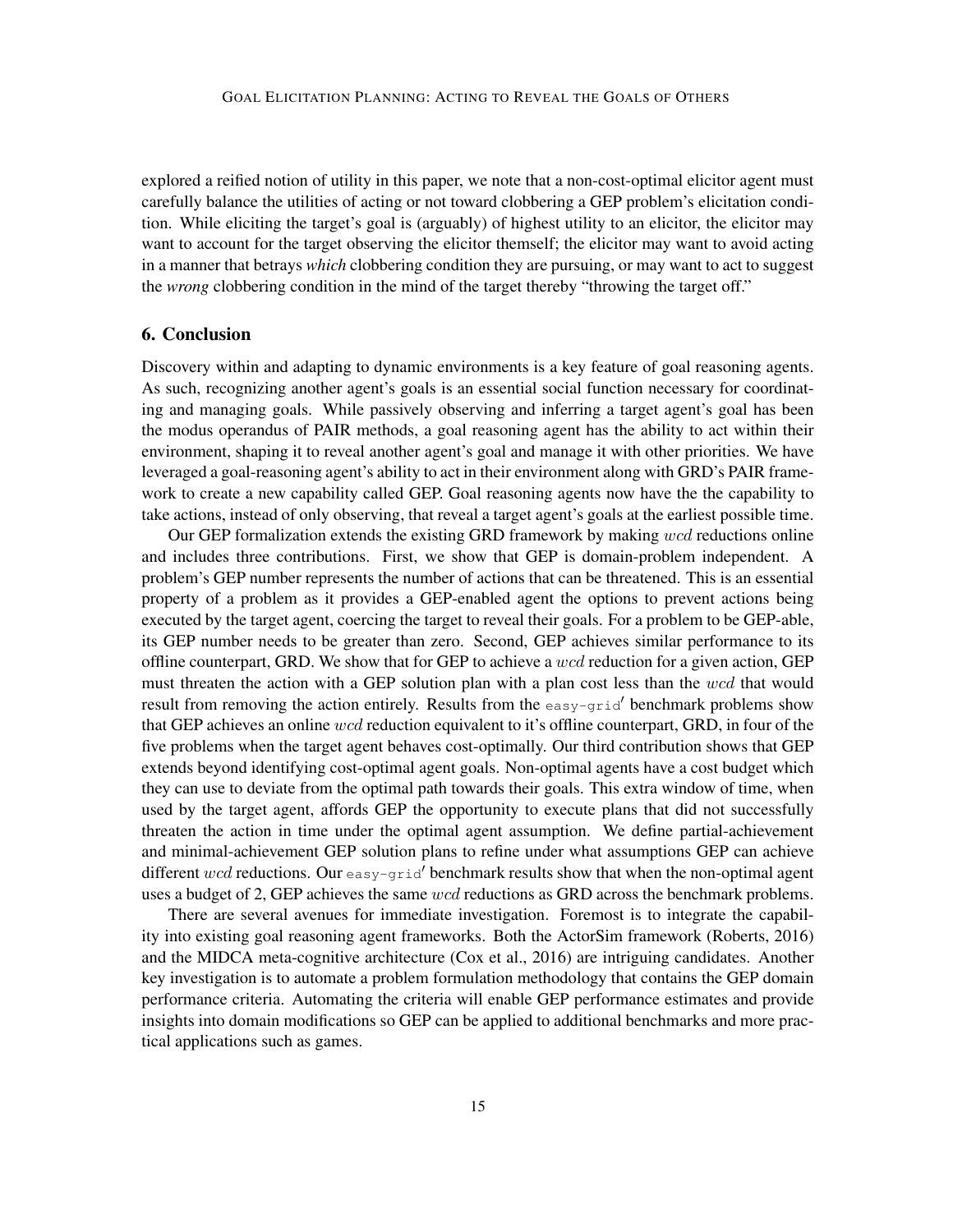#### References

- Alford, R., Borck, H., Karneeb, J., & Aha, D. W. (2018). Active Behavior Recognition in Beyond Visual Range Air Combat. *International Joint Conference on Artificial Intelligence Workshop on Goal Reasoning* (pp. 1–14).
- Amato, C., & Baisero, A. (2019). Active goal recognition. *arXiv preprint arXiv:1909.11173*.
- Amos-Binks, A., & Dannenhauer, D. (2020). Anticipatory Thinking: A metacognitive capability. *AAAI Fall Symposium on Cognitive Systems for Anticipatory Thinking - CEUR Workshop Proceedings*, *2558*.
- Amos-Binks, A., Dannenhauer, D., & Aha, D. (2019). Intention Dynamics of Rebel Agent Behavior. *Advances in Cognitive Systems*, *7*.
- Bonet, B., & Geffner, H. (2001). Planning as heuristic search. *Artificial Intelligence*, *129*, 5–33.
- Boutilier, C., & Brafman, R. I. (2001). Partial-order planning with concurrent interacting actions. *Journal of Artificial Intelligence Research*, *14*, 105–136.
- Brafman, R. I., Domshlak, C., Engel, Y., & Tennenholtz, M. (2009). Planning games. *Proceedings of the 21st International Joint Conference on Artificial Intelligence*.
- Bratman, M. (1987). *Intention, Plans, and Practical Reason*. Palo Alto: Center for the Study of Language and Information.
- Cohen, P. R., & Levesque, H. J. (1990). Intention is choice with commitment. *Artificial Intelligence*, *42*, 213–261.
- Cox, M. T., Alavi, Z., Dannenhauer, D., Eyorokon, V., Munoz-Avila, H., & Perlis, D. (2016). Midca: A metacognitive, integrated dual-cycle architecture for self-regulated autonomy. *Proceedings of the 30th AAAI Conference on Artificial Intelligence*.
- Fikes, R. E., & Nilsson, N. J. (1971). STRIPS: A new approach to the application of theorem proving to problem solving. *Artificial intelligence*, *2*, 189–208.
- Grosz, B. J., & Kraus, S. (1999). The evolution of sharedplans. In *Foundations of rational agency*, 227–262. Springer.
- Helmert, M. (2006). The fast downward planning system. *Journal of Artificial Intelligence Research*, *26*, 191–246.
- Jokinen, K. (1996). Goal formulation based on communicative principles. *Proceedings of the 16th Conference on Computational Linguistics* (pp. 598–603). Association for Computational Linguistics.
- Keren, S., Gal, A., & Karpas, E. (2014). Goal recognition design. *Proceedings of the 24th International Conference on Automated Planning and Scheduling*.
- Keren, S., Gal, A., & Karpas, E. (2015). Goal recognition design for non-optimal agents. *Proceedings of the 29th AAAI Conference on Artificial Intelligence*.
- Keren, S., Gal, A., & Karpas, E. (2019). Goal recognition design in deterministic environments. *Journal of Artificial Intelligence Research*, *65*, 209–269.
- Masters, P., & Sardina, S. (2019). Goal recognition for rational and irrational agents. *Proceedings of the 18th International Conference on Autonomous Agents and Multi-Agent Systems* (pp. 440–448).
- McDermott, D., Ghallab, M., Howe, A., Knoblock, C., Ram, A., Veloso, M., Weld, D., & Wilkins, D. E. (1998). *Pddl–the planning domain definition language*. Technical report, Yale Center for Computational Vision and Control, New Haven, CT, USA.
- Muñoz-Avila, H., Dannenhauer, D., & Reifsnyder, N. (2019). Is everything going according to plan? expectations in goal reasoning agents. *Proceedings of the AAAI Conference on Artificial Intelligence* (pp.